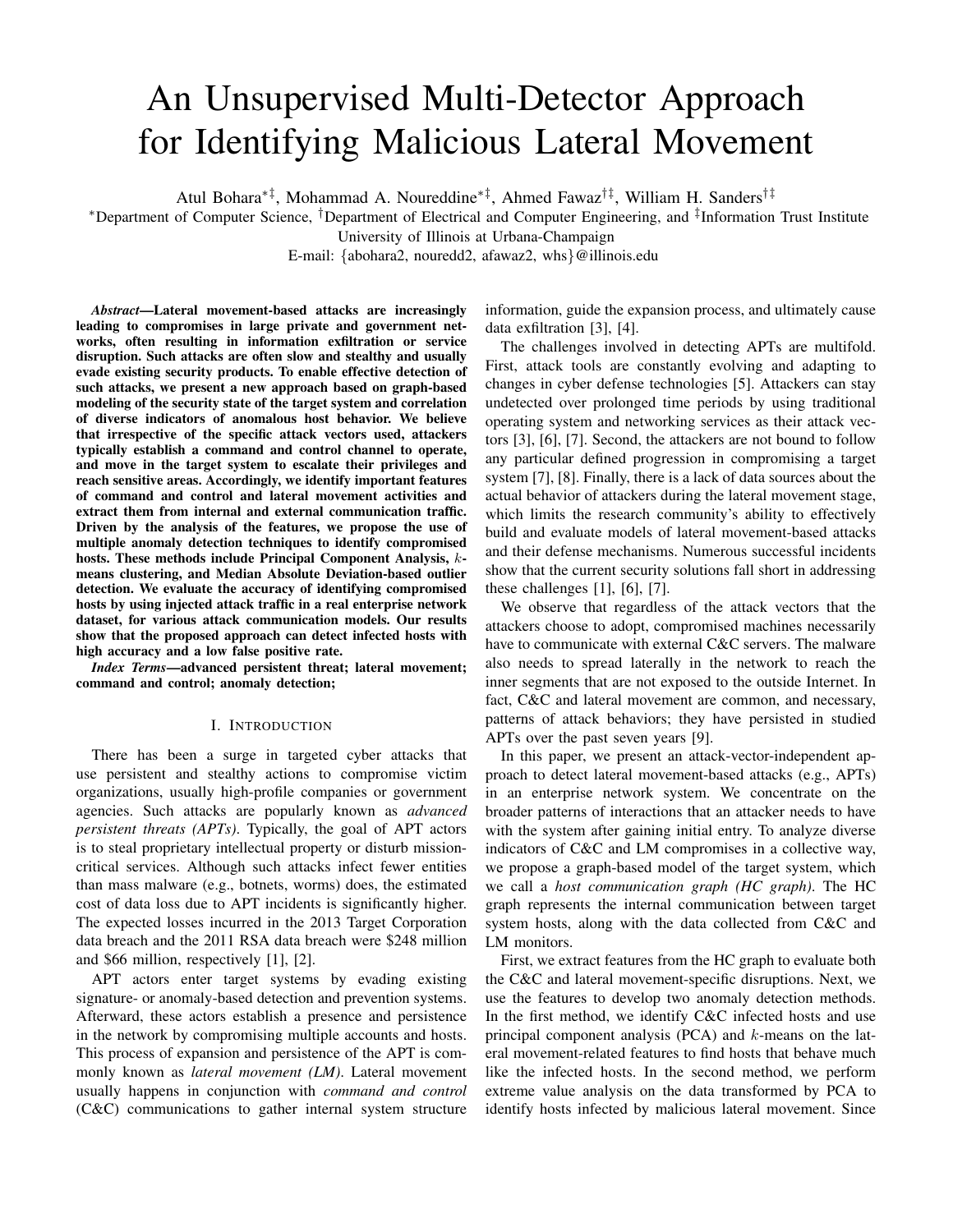the two anomaly detectors use diverse indicators to determine infected hosts, we combine their outputs to generate the final set of compromised hosts. We use a parameter-based averaging ensemble method. We mix different proportions of the flagged hosts from the two detectors, and, for each host, compute the average label value. Our approach is unsupervised, since we do not use the true labels to train the ensemble approach. Therefore, we measure the accuracy of detection by changing the threshold of the average label value above which we consider a host to be compromised.

For our experiments, we use a dataset of normal network operations from the Los Alamos National Lab's enterprise network [10]. To inject attack traces in the dataset, we develop a model for C&C and LM activities using the susceptibleinfected-susceptible (SIS) virus spread model [11]. The model implements a small set of tunable parameters that allow us to simulate different types of LM activities, including both benign administrative tasks and malicious APT traffic. We use these parameters to evaluate the proposed method's sensitivity to changes in the attacker's behavior. In particular, we vary the number of hosts that are part of the malicious LM and the number of hosts that are infected by C&C malware and then compute the true and false positive rates (TPR, FPR) of detection in each setting.

On average (computed over all experiment runs), we achieve a TPR of 88.7% (confidence interval 1.9%) and an FPR of  $14.1\%$  (confidence interval  $3.6\%$ ). Even in the atypical case when the attack has compromised almost all the hosts in the network, the TPR realized is 82.6%. Analysis of the ensemble detector's accuracy done by varying the classification threshold of the average label value provides insights that can be used by security analysts to tune the detectors.

More specifically, we make the following contributions:

*1) Feature identification and extraction:* We identify characteristic patterns of malicious lateral movement and C&C, and represent them as statistical features that we extract from diverse security monitors, mainly NetFlow, LM, and C&C monitors (Sections IV-A, IV-B).

*2) Anomaly detection:* We use the proposed features with an ensemble of unsupervised anomaly detection techniques to build an automated method to identify compromised hosts in the target network (Section IV-C).

*3) Attack trace generation:* We provide a method for generating malicious as well as benign lateral movement traces, based on the SIS virus spread model. We injected the generated traces in an enterprise system dataset consisting of internal network traffic (Section V).

*4) Trace-based evaluation:* We perform trace-based simulations to evaluate the proposed system's accuracy in detecting compromised hosts for two attack communication models. (Sections V, VI).

## II. THREAT MODEL

In this work, we consider network-based APT attacks on enterprise systems from external actors, mainly involving C&C and lateral movement. We refer these attacks as lateral

movement-based attacks. We address the problem of detecting such attacks with high accuracy and a low false alarm rate.

We abstract the lifecycle of lateral movement-based attacks into the following stages: (i) initial compromise, (ii) command and control, (iii) lateral movement, and (iv) data exfiltration or service disruption. These stages are essential parts of several models of a lifecycle of an APT [3], [4], [12] and previously studied incidents [1], [6], [7].

Initial compromise consists of reconnaissance, delivery of malware, and establishing of backdoor communication. Subsequently, the attacker establishes C&C channels between the victim machines and a set of external servers, with the goal of maintaining active control over the compromised hosts. In conjunction with C&C, the attacker attempts to move laterally to widen the compromised region. The last step includes the actual execution of the malicious actions, whether they are data exfiltration, service disruption, or physical damage.

In this work, we particularly focus on C&C and lateral movement. During C&C, a set of compromised machines send automated periodic beacons to attacker-controlled servers, awaiting future instructions. These commands intend to compromise other hosts in the network or to gather intelligence and sensitive data. The Internet Relay Channel has traditionally been the most preferred communication tool for C&C, but attackers have started opting for more commonly used protocols, such as HTTP(S), FTP, and SSH, to evade easy detection. For more robust communication infrastructure, attackers may use dynamic domains and P2P server architectures.

Attacker lateral movement consists of several tactics including internal reconnaissance, credential stealing, vulnerability exploitation, and privilege escalation. In fact, the exploit techniques that are used to achieve such goals are everchanging and evolving. Examples of such techniques include use of application deployment software to deploy malware, exploitation of vulnerability to escalate privileges, and use of pass-the-hash to bypass standard authentication steps [5].

We believe that since the C&C and lateral movement are closely correlated during the attacks, we can better defend systems by analyzing these two stages in a holistic way. Although significant research has been done separately on the detection of initial compromise, C&C, and data exfiltration, unfortunately, there has been relatively little research effort on the detection of attacker lateral movement. Detecting attacks in C&C and lateral movement stages can thwart an APT campaign and prevent actual damage.

## III. APPROACH OVERVIEW

## *A. Overview*

To detect the coordinated malicious activity of C&C and lateral movement, we need to construct an estimate of systemwide state such that the different types of indicators emerging from several hosts can be correlated with one another. Additionally, to act upon the system-wide state over long time windows, we need to keep the volume of information restricted, because such attacks can persist in the victim systems from over a few weeks to several months [13].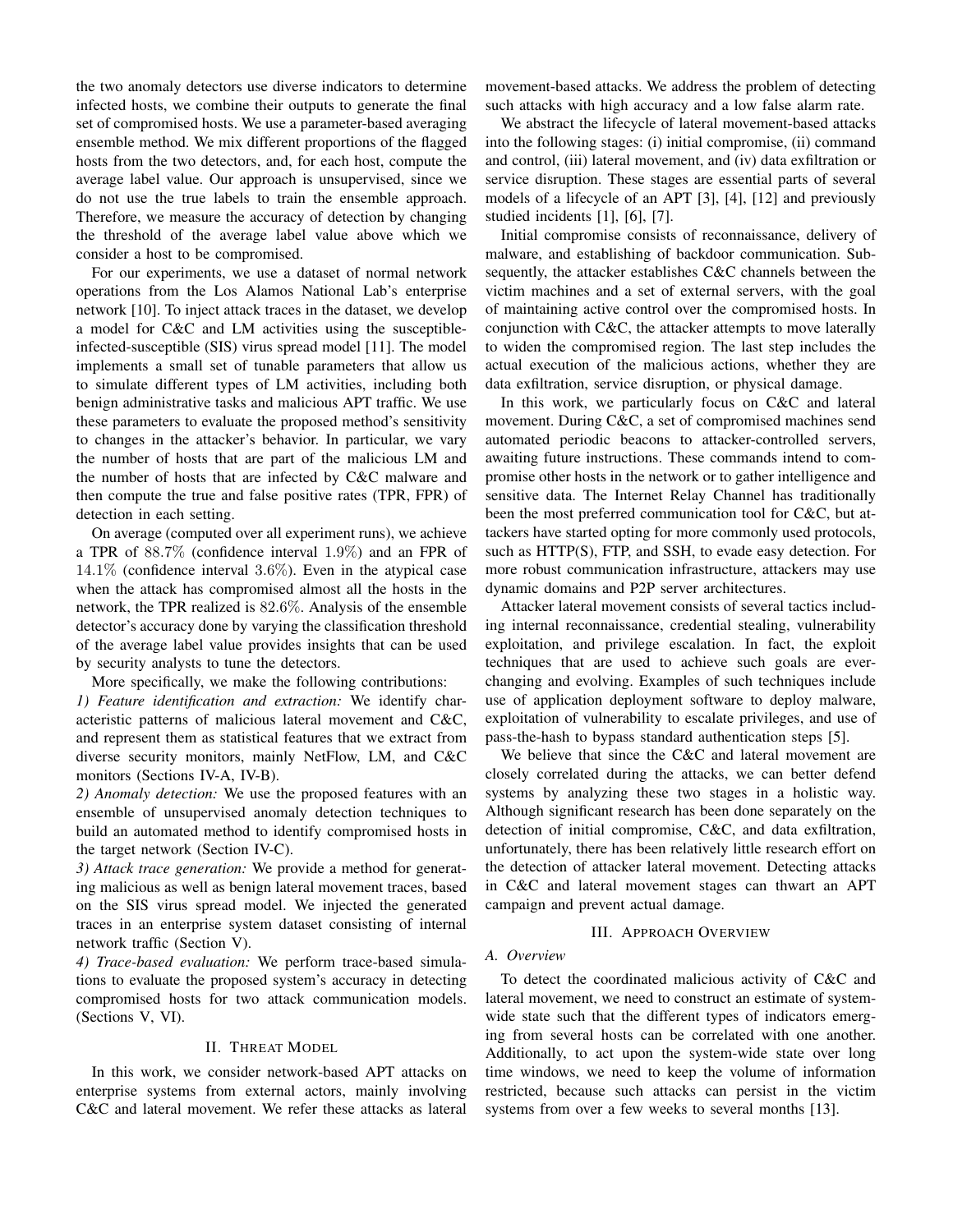| Monitoring                   |                                      | HC            |                                           |
|------------------------------|--------------------------------------|---------------|-------------------------------------------|
| info<br>Host and Network     | <b>Target System</b>                 | graph         | $\rightarrow$ Feature Extraction $\vdash$ |
| Monitoring                   | Modeling                             |               |                                           |
|                              |                                      |               | Feature                                   |
| Compromised                  |                                      | Feature data. | data                                      |
| host IDs<br>Response Actions | <b>Anomaly Detection</b><br>Ensemble | parameters    | Feature Analysis                          |

Fig. 1: High-level architecture of the proposed approach. We mainly focus on the modules shown in boxes with solid lines.

Figure 1 shows different components of the proposed system. We assume that the network under consideration is equipped with monitoring tools to record host- and networklevel information. In this paper, we do not build these monitors, but use the information recorded by the monitors to model the current state of the target system. We refer to this model as an *HC graph*. We use the HC graph to extract features related to C&C and LM behavior. We then standardize these features and analyze their distributions to perform anomaly detection. In the anomaly detection step, we use a combination of different types of statistical anomaly detection techniques to detect the set of compromised hosts. The ensemble of multiple anomaly detectors allows us to achieve high accuracy while keeping the false positive rate low. Finally, we can use the results of attack detection to implement different types of attack response actions.

In what follows, we explain the three types of monitors that we use in the proposed system. The remaining modules of the proposed system are described in Sections IV, V, and VI.

#### *B. Monitors*

*1) Network Flow Monitor:* A network flow monitor processes internal network traffic and generates flow records. For our purposes, we assume that such a monitor produces a time series consisting of source and destination machines, as well as ports information. Examples of such monitors are an internal firewall, a network IDS, and a NetFlow-capable internal router. *2) C&C Monitor:* A C&C monitor produces evidence that a host is involved in external network communication with a potential C&C server. We believe that such external traffic can be distinguished from normal traffic in a typical enterprise network. To test and validate this hypothesis, ideally, we would use a dataset consisting of both typical enterprise communications and possible C&C connections with a perfect labeling of each network flow to identify it to one of the two classes. However, such dataset is difficult to obtain in practice. Therefore, we studied the external communication behavior of hosts in two datasets, the VAST Challenge 2013 MC3 (VAST) [14] and the GT malware passive DNS data daily feeds (GT) [15]. Figure 2a shows the cumulative distribution of the number of unique destinations contacted by hosts over a three-day period in the VAST dataset, which has no APT-like attacks in it. We found that the workstations most often connect to a small number of external destinations. We observed that the majority of probability mass (between the first and third quartiles) lies between 8 and 17 unique destinations. Figure 2b shows the distribution of the number of unique DNS requests made by malware-infected hosts over



Fig. 2: Empirical CDF of (a) number of distinct destinations contacted by workstations in VAST 2013 network and (b) number of distinct DNS queries made by malware binaries in GT-MPDNS dataset.

the three-day period (Jan. 17–19, 2017) in the GT dataset. The malware binaries try to resolve thousands of domain names, which indicates that the infected hosts are likely to make a large number of unique external connections. We conclude that the outward communication behavior of infected hosts can be distinguished from the behavior of typical enterprise hosts.

We thus assume the presence of C&C monitors that analyze network communication of the hosts and assign a suspiciousness score to each host; we call it the c\_score. As an example, we can compute the c\_score simply as the number of connections that the host makes to unique destinations over the observed period. Discussion of design and analysis of the C&C monitors is beyond the scope of this paper, which can be found in [16], [17].

*3) LM Monitor:* We can characterize lateral movement by a set of related chains of communications between different hosts in the network. An LM monitor creates traces of connections that are chained together based on their dependence on each other. Two types of monitors are prominently used to construct these chains: (i) network-level monitors and (ii) host-level monitors. In [18], the authors propose to correlate anomalous hosts with network events and establish attack causality in the context of epidemic-spreading attacks such as worms and botnets. Fawaz et al. [19] provide a low-overhead way to obtain a more refined view of host behavior. In this approach, a host-level monitor is responsible for analyzing kernel-level activity and generating causally related connection pairs. These connection pairs are then aggregated hierarchically to produce network-wide chains. In our work, we assume the presence of LM monitors and use the system-wide communication graph constructed by them. This graph includes both benign and malicious LM chains if present. We refer the reader to [18], [19] for more details on the working of these monitors.

The aforementioned techniques can establish dependence relations between different network connections with varying levels of accuracy. They do, however, fall short of distinguishing between benign and malicious hosts. The size and complexity of modern systems and the lack of knowledge about attacker activities make the detection of malicious chains challenging. Our approach addresses these challenges by correlating lateral movement and C&C indicators to identify malicious events.

## *C. Target System Model*

We use a graph-based model of the target system to combine the information collected by the three monitors: internal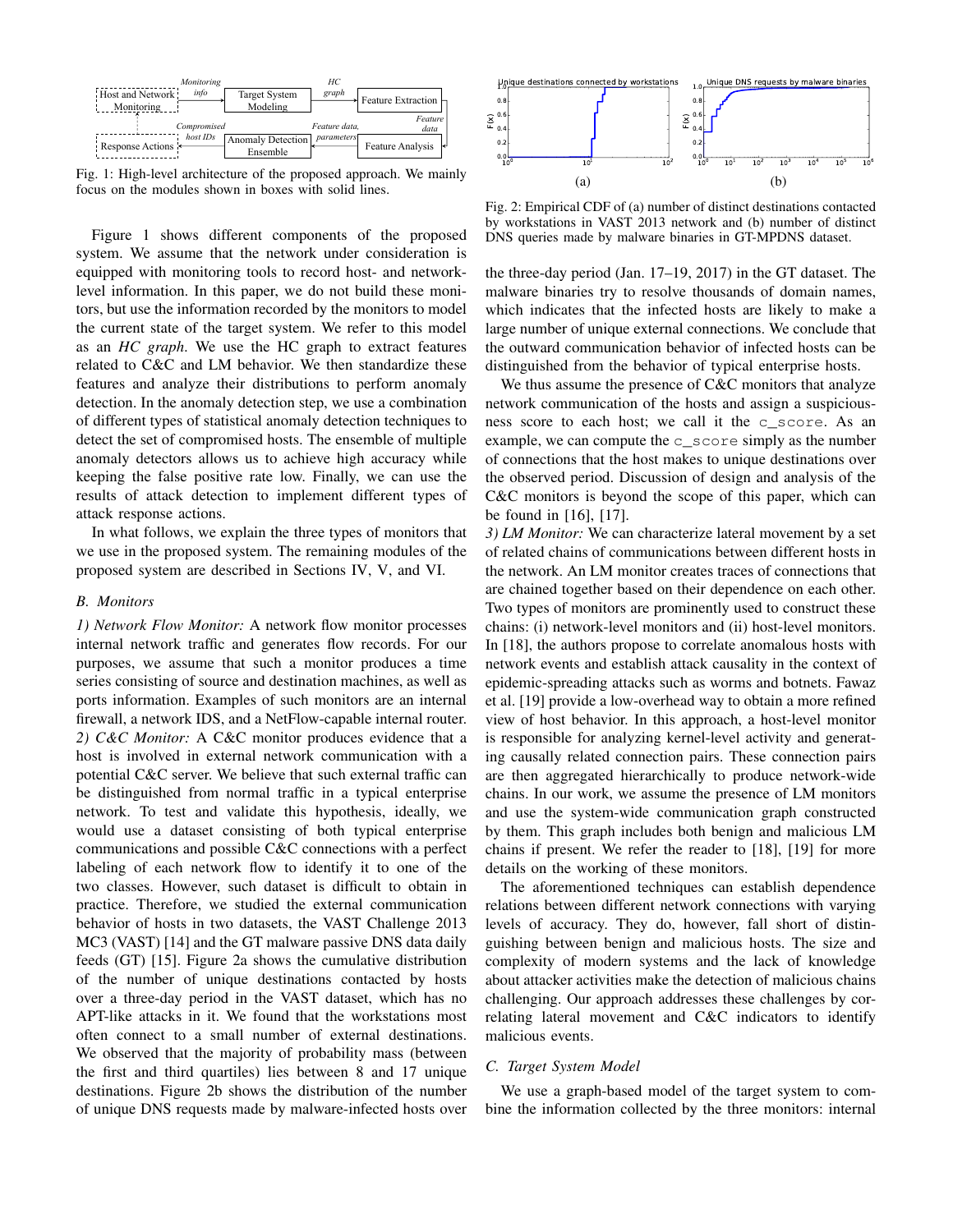network communication, C&C, and lateral movement activity. We represent the model as a directed graph  $G(V, E)$ , called the *host communication* (HC) graph. The set of vertices,  $V = \{1, 2, \ldots, n\}$ , represents the hosts in the system. The set of edges,  $E \subseteq V \times V$ , represents the network communication between the hosts.  $E$  consist of all types of communications happening in the network, including normal system operation and attacker actions. In practice, an HC graph can be generated, for example, by analyzing NetFlow records or firewall logs of the internal network traffic.

We define a vertex labeling function as  $f_c: V \rightarrow [0, 1]$ , which labels every vertex of the graph  $G$  with its c\_score between  $0$  and  $1$ . The c\_score quantifies the extent to which a particular node is under C&C attack. This approach allows us to model different C&C attack patterns by generating different  $c$ \_score distributions over the graph  $G$ .

We next define a lateral movement graph as  $l(V_1, E_1) \subseteq G$ such that  $\exists u, v, w \in V_1$  if the connections  $(u, v)$  and  $(v, w)$ are chained together by the LM monitors. Graph l represents a separate LM behavior.  $\mathcal{L}$ , which is the set of all these graphs, represents all types of lateral movements in the system. It is important to note here that we do not distinguish between benign and malicious lateral movement at this point.

The HC graph thus allows us to combine diverse indicators and construct a system-wide state.

## IV. DETECTING LATERAL MOVEMENT-BASED ATTACKS

The proposed lateral movement detection approach is as follows. First, we identify the features that are most useful for detecting the attacks. We then extract the features using data collected via the monitors and the HC graph. We standardize the feature values and analyze their distributions and finally use an ensemble of two anomaly detectors to identify compromised hosts.

#### *A. Feature Extraction*

We extract the following features to represent the current state of every host:

*C&C Score:* The first feature extracted  $(f_{cs})$  is the c\_score of a host that is generated by the C&C monitor. Using  $f_{cs}$ , we aim to identify suspicious external communication of hosts.

*Lateral movement-related features:* The next set of features is based on the lateral movement graphs that are generated by the LM monitor. Each lateral movement graph is a subgraph of the overall host communication graph G.

The second feature is the number of lateral movement graphs  $(f_{num})$  passing through a host. We formulate the extraction of  $f_{num}$  as a set of matrix operations. Consider a lateral movement graph  $l = (V_l, E_l) \in \mathcal{L}$  represented by an  $n \times n$  adjacency matrix M, where n is the number of nodes in the graph G. We compute the feature vector  $f_{num}$  as follows:

$$
\mathbf{f}_{num}(i) = \sum_{l \in \mathcal{L}} (\bigvee_j \mathbf{M}_{ij} \vee \bigvee_j \mathbf{M}_{ji}), \ i, j \in \{0, 1, \dots, n - 1\}
$$
\n(1)

Equation 1 first determines whether a host  $i$  is part of a chain l. To do that, it performs a Boolean sum of all the elements in  $i^{th}$  row and  $i^{th}$  column of the matrix M to generate a binary output. A result 1 then indicates the node is part of chain l. Finally, to obtain the number of chains that pass through the node  $i$ , the equation computes an arithmetic sum of the binary outputs for all  $l \in \mathcal{L}$ . By following the same process for each host, we obtain the  $(n \times 1)$  vector  $f_{num}$ .

Next, we extract four features, (i)  $f_{mean}$ , (ii)  $f_{range}$ , (iii)  $f_{iqr}$ , and (iv)  $f_{mad}$ , corresponding to the mean, range, interquartile range (IQR), and median absolute deviation (MAD) of the lengths of lateral movement graphs, respectively. The motivation for including these features is that in addition to the disparity induced in the number of graphs passing through different hosts, attacker lateral movement is also likely to cause variations in the sizes of these graphs. We believe that these four features will enable us to adequately summarize the properties of lateral movement graphs to separate benign and malicious lateral movements.

We start by computing mean and range to account for the central tendency and dispersion of the distribution of lengths of lateral movement graphs, respectively. We define the length of a lateral movement graph by the number of vertices  $(|V_l|)$ . To compute  $f_{mean}$ , we sum together the lengths of the graphs passing through each host and then use the  $f_{num}$  feature vector to compute the average. Similarly, for each host h,  $f_{range}$  is simply the difference between the max and the min values of the lengths of the chains passing through  $h$ .

 $f_{mean}$  and  $f_{range}$  help in comparing characteristics of different hosts, but they are overly sensitive to outliers. Also, since the distribution of lengths of lateral movement graphs passing through a given host may not be a Gaussian distribution, standard deviation (or variance) will not be a suitable statistic to compute. To obtain the insights missed by  $f_{mean}$  and  $f_{range}$ , we also compute IQR and MAD.

The IQR of a sample, also known as the 25% trimmed range, is defined as the difference between the 75th and 25th percentiles of the sample. Compared to the range, which is based solely on the two most extreme values, IQR measures the dispersion of the central 50% of samples, and provides insights that cannot be obtained from the range alone.

The MAD of a dataset is defined as the median of the absolute values of the differences between the individual samples and the overall median. For a host h, let  $len_h$  be the vector of the length of the LM chains passing through  $h$ . We compute the value of feature  $f_{mad}$  as follows:

$$
\mathbf{f}_{mad}(h) = med(\{|len - med(\mathbf{len}_h)|, \text{for len} \in \mathbf{len}_h\}) \tag{2}
$$

where  $med()$  is the median of a sample. In summary, we use the information in the host communication graph to extract six  $n \times 1$  feature vectors  $\mathbf{f}_{cs}$ ,  $\mathbf{f}_{num}$ ,  $\mathbf{f}_{mean}$ ,  $\mathbf{f}_{mad}$ ,  $\mathbf{f}_{igr}$ , and  $\mathbf{f}_{range}$ .

#### *B. Feature Analysis*

After the extraction, we scale each feature vector using its maximum absolute value. This method does not shift the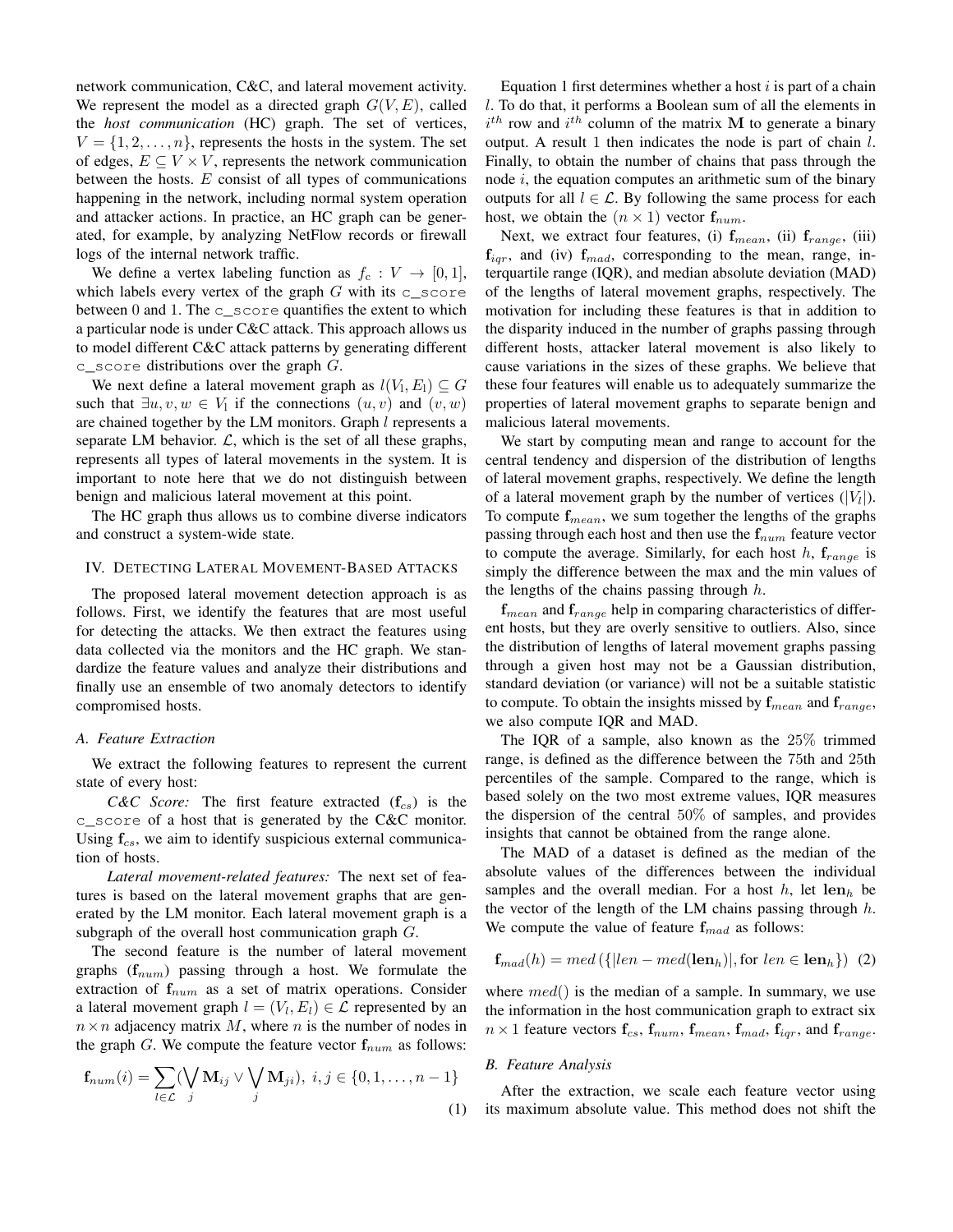centroid of the data, and thus does not eliminate the sparsity that is present in the feature vectors.

Figure 3 shows the distributions of the scaled feature vectors for experiment configuration E1.3 (ref. Table II). The distributions of the features  $f_{cs}$ ,  $f_{iqr}$ ,  $f_{range}$ , and  $f_{mad}$  show a positive skew as the mass of distribution is concentrated on the left of the plots. The distribution of  $f_{mean}$ , on the other hand, has a negative skew. A possible reason for the negative skewness of  $f_{mean}$  may be the fact that a larger variability in the lengths of chains affects the mean more than it affects the IQR and MAD. A few very long chains (probably benign) can significantly skew the distribution of the mean. For different types of attack, the compromised hosts can be in different regions. For example, if an attacker compromises a small number of hosts with a C&C malware, these hosts are then likely to have larger values of  $f_{cs}$  (e.g., greater than 0.5 in Figure 3a). As another example, if the attacker generates several LM chains of different lengths, then the hosts that have higher values of  $f_{num}$ ,  $f_{iqr}$ , and  $f_{range}$  are more likely to be compromised, since the normal nodes should have fewer chains, most of which will be of similar lengths.

Next, we perform PCA to analyze the correlation among the features and reduce the dimensionality of the dataset. During all the experiments we performed, we could project the data to a two-dimensional space (using the first two PCs) while retaining more than 95% of the original variance in the data. In addition to improving the performance of analyses, the lowerdimensional data also helps in visualizing the distributions. We use these two properties to build an anomaly detection method and select values for different thresholds required during the process. We provide more details on the specific experimental configurations in Section V.

#### *C. Anomaly Detection Methodology*

We now present an approach to classify the network hosts as normal or compromised. Doing so involves two important considerations. First, we aim to build unsupervised techniques because of the unavailability of labeled datasets of network traffic. Second, we seek a classification method that performs accurately even when attacks deviate from the assumed pattern. Although we use an assumed threat model as a guiding template to build the defense mechanism, we do not make strong assumptions related to the size of attack or the sequence of the attacker's actions.

The traditional anomaly detection methods that assume that the size of the anomaly (e.g., the number of compromised hosts) is significantly smaller than the size of normal activity do not fit directly in our case [20]–[22]. We thus propose to use a combination of multiple anomaly detection algorithms to achieve high accuracy and robustness while facing variations in attacker behavior. Intuitively, the approach is first to find the hosts that exhibit at least one of the two types of suspicious indicators—high c\_score or high disparity in lateral movement chains—and then use the relative similarity of hosts to identify compromised hosts that do not directly show any of



Fig. 3: Distributions of scaled feature values computed using the host communication graph from a network of 5, 151 computers that we used in the experiments.

the suspicious indicators. Our hypothesis is that the features will help us perform both tasks.

*1) Anomaly detection using PCA and* k*-means:* First, we perform PCA using the five lateral movement-based features. In the evaluation dataset that we use, the first two principal components (PCs) capture more than 95% of the original variance in the data. Therefore, we project the original data to a two-dimensional space. We then use the  $k$ -means algorithm to form clusters of similar data points. To select the optimal value of  $k$ , which is the number of assumed clusters in the dataset, we use silhouette analysis [23]. The silhouette value of a data point is a measure of how well it lies within its cluster as compared to the other clusters. We start by choosing a range of possible values of  $k$ . For each value of  $k$ , we perform the clustering and compute the average silhouette score of each cluster, which can range from  $-1$  to 1; values closer to 1 indicate well-separated and cohesive clusters. We thus choose the value of  $k$  that results in the maximum average silhouette score for all points.

The next task is to identify clusters that contain compromised hosts. Since we perform clustering using lateral movement-related features, we use suspicious C&C behavior for the identification. We use MAD-based anomaly detection on  $f_{cs}$ . MAD has a 50% breakdown point; the estimate remains bounded when fewer than 50% of the data points are replaced by arbitrary numbers. Because of this high stability in the presence of outliers, MAD can be used as a tool for anomaly detection [24]. The MAD-based outlier score is computed as follows: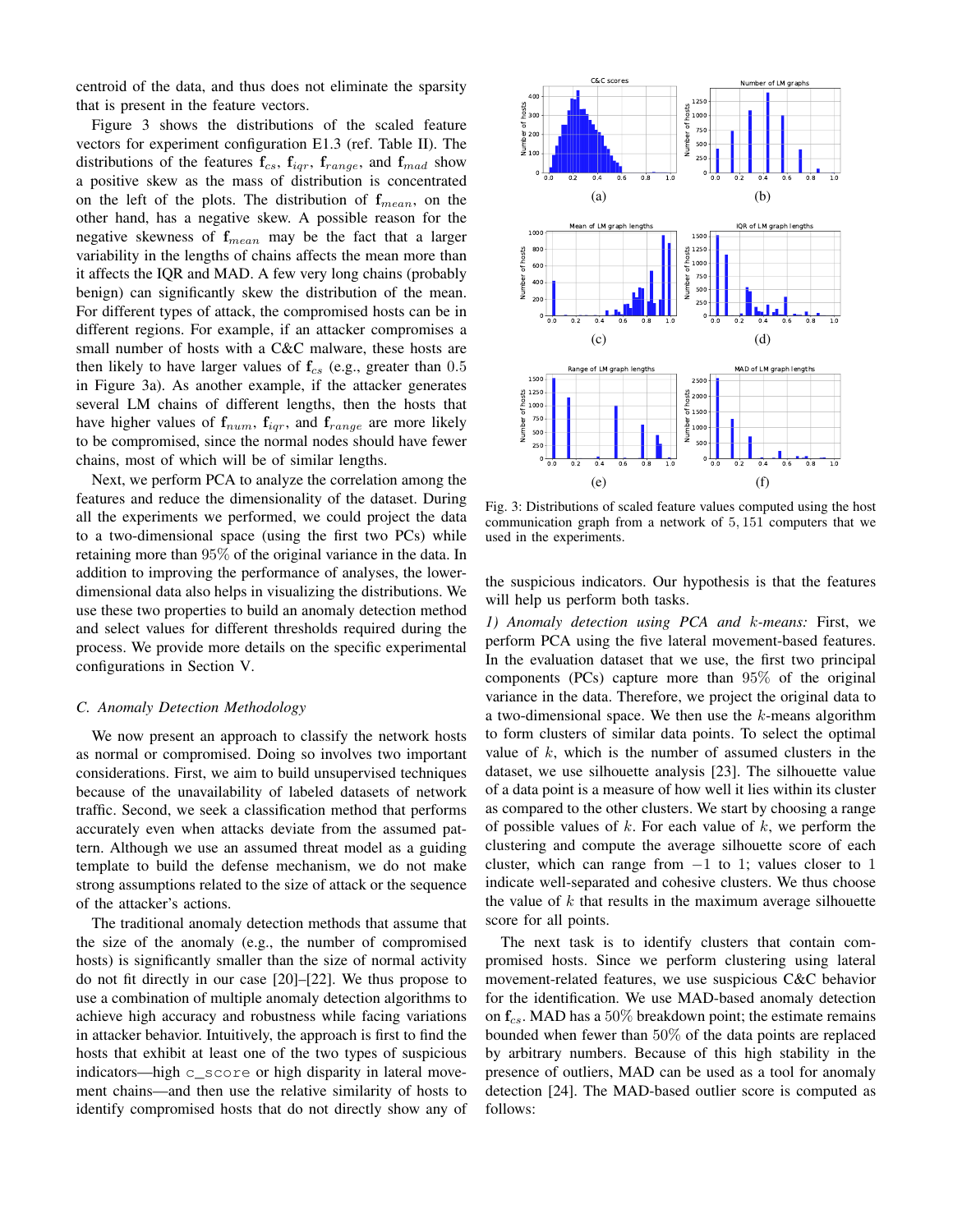$$
score(i) = \frac{|\mathbf{f}_{cs}(i) - median(\mathbf{f}_{cs})|}{MAD(\mathbf{f}_{cs})}
$$
(3)

Equation 3 generates a numeric score for each point in the vector  $f_{cs}$ . We then flag all the points that have values greater than a threshold  $(\theta_{mad})$  to represent anomalies. Finally, we identify the clusters that cover at least 90% of the anomalous points and output all the hosts that are part of these clusters. *2) Anomaly detection using PCA and extreme value analysis:* In the second method, we identify anomalous hosts using indicators of suspicious lateral movement. Our first insight is that the compromised hosts will have a large number of chains of different lengths passing through them. Similar observations have been presented in [18], [25], [26]. For example, Sekar et al. [18] found that the communication graph generated by normal hosts is sparse and significantly follows a client-server model. Therefore, a presence of diverse graph-structures in the host communication pattern is suspicious. Such behavior will result in large values for features  $f_{num}$ ,  $f_{iqr}$ , and  $f_{range}$ . However, it is relatively difficult to reason about the values in three-dimensional space, and since these three features are highly correlated, we perform PCA. We find that the first PC alone captures more than 90% variance. We project the data on the first PC and analyze the distribution. Doing this allows us to easily filter out the points that have large values on the first PC. These points correspond to the anomalous hosts. Specifically, we consider the points that have values greater than a threshold  $(\theta_{pc,low})$  to be anomalous.

Our second insight is that the benign hosts should be part of either no chains or benign chains that originate from an administrative activity. From the viewpoint of  $f_{mean}$  and  $f_{mad}$ , these two cases should result in either very small or very large values for these features. For example, admin workflows such as automated scripts in Windows Management Instrumentation and patch management via Windows Update Server would result in large graphs originating from the admin server. Conversely, the suspicious hosts should be found in the middle portion of the distributions. Following the same approach as in the previous case, we project data on the first PC after doing PCA on  $f_{mean}$  and  $f_{mad}$ . This provides us with the ability to easily identify extreme values. Specifically, we compute the mid-range of the data projected on the first PC and flag as anomalous all the hosts that lie within a threshold  $(\theta_{pc,mid})$ distance from the mid-range.

The final output of the second anomaly detector is the intersection of the two sets of hosts obtained above. These hosts exhibit both indicators of a suspicious lateral movement. *3) Combining the outputs of two anomaly detectors:* We presented two detectors that use different types of indicators to identify anomalous hosts. Since (i) we do not have access to the true labels to train the anomaly detection and (ii) we cannot assume the number of compromised hosts for either C&C or lateral movement attacks, we need to rely on an ensemble of the two detectors to achieve high accuracy.

Algorithm 1 shows the proposed parametric ensemble method. Our approach is inspired by the work presented

Algorithm 1 Anomaly Detection Ensemble

|                     | 1: <b>Input:</b> $A \leftarrow$ detector1 output; $B \leftarrow$ detector2 output; N; step |
|---------------------|--------------------------------------------------------------------------------------------|
|                     | 2: Output: $F$                                                                             |
|                     |                                                                                            |
| $\lambda$ $\lambda$ |                                                                                            |

4:  $l_1 \leftarrow |\mathcal{A}|$ 5:  $l_2 \leftarrow |\mathcal{B}|$ 6:  $frac = 1.0$ <br>7:  $\mathcal{F} = [0]_{1 \times N}$ 7:  $\mathcal{F} = [0]_{1 \times N}$ <br>8: while  $frac \geq 0.0$  do 9:  $n_1 \leftarrow frac* l_1$ <br>10:  $tmp \leftarrow getBest$ 10:  $tmp \leftarrow \text{getBest}(\mathcal{A}, n_1)$ 11: for all  $i \in tmp$  do 12:  $\mathcal{F}[i] \leftarrow \mathcal{F}[i] + 1$ 13: end for 14:  $n_2 \leftarrow (1 - frac) * l_2$ <br>15:  $tmp \leftarrow getRandom (\mathcal{B})$ 15:  $tmp \leftarrow \text{getRandom} (\mathcal{B}, n_2)$ <br>16: **for all**  $i \in tmp$  **do** 16: **for all**  $i \in \text{tmp do}$ <br>17:  $\mathcal{F}[i] \leftarrow \mathcal{F}[i] + 1$ 17:  $\mathcal{F}[i] \leftarrow \mathcal{F}[i] + 1$ <br>18: **end for** end for 19:  $frac \leftarrow frac - step$ 20: end while

in [27]. The algorithm takes as input (i) the two sets of anomalous hosts  $(A \text{ and } B)$ ; (ii) the number of hosts in the network  $(N)$ ; and (iii) a step size (step). The main parameter of the algorithm is frac, which denotes the fraction of points to select from A and, correspondingly, the  $(1 - frac)$  fraction of points to select from B.

The approach to select the points from  $A$  (in line 10) is based upon the *goodness* of each point, which is equal to the silhouette score of the point with respect to the clusters formed by the first detector. Therefore, *goodness* is a score within the range  $[-1, 1]$ , and a value closer to 1 is better. We then select remaining points from set  $\beta$  at random (line 15). For every point selected by this method, we increment the corresponding value in the output set  $\mathcal F$ . The variable step decides the number of times the main loop executes, which is equal to  $\lfloor \frac{1}{step} \rfloor$ . When the algorithm ends, the values that we get in  $F$  indicate the number of times a point was flagged as anomalous. Finally, to classify a point as normal or compromised, we use the threshold  $\theta_{avg}$ . A smaller value of  $\theta_{avg}$  would classify a large number of hosts as compromised, and would also lead to a higher false positive rate. During the evaluation of the proposed approach, we used the results of the ensemble algorithm with different values of  $\theta_{avg}$  to analyze the trade-off between accuracy and the false alarm rate.

*4) Parameter selection for anomaly detection algorithms:* In addition to deciding an optimal value of  $k$  for clustering, we need the following parameters for anomaly detection. The first is the threshold of the MAD-based outlier score  $(\theta_{mad})$  above which we consider a c\_score anomalous. We always use a value 2 for  $\theta_{mad}$ . Since MAD is a very robust measure of dispersion, a value of 1.5 or above for the outlier score (Eq. 3) works well in most applications [24]. By choosing a value of 2, we pick a relatively strict threshold and ensure that the flagged points are really outliers. Next, the second anomaly detector needs two thresholds,  $\theta_{nc,low}$  and  $\theta_{nc,mid}$ . To decide on good values of these two thresholds, we perform PCA on the dataset for different settings and analyze the distribution of the data projected on the first PC. We find that a value of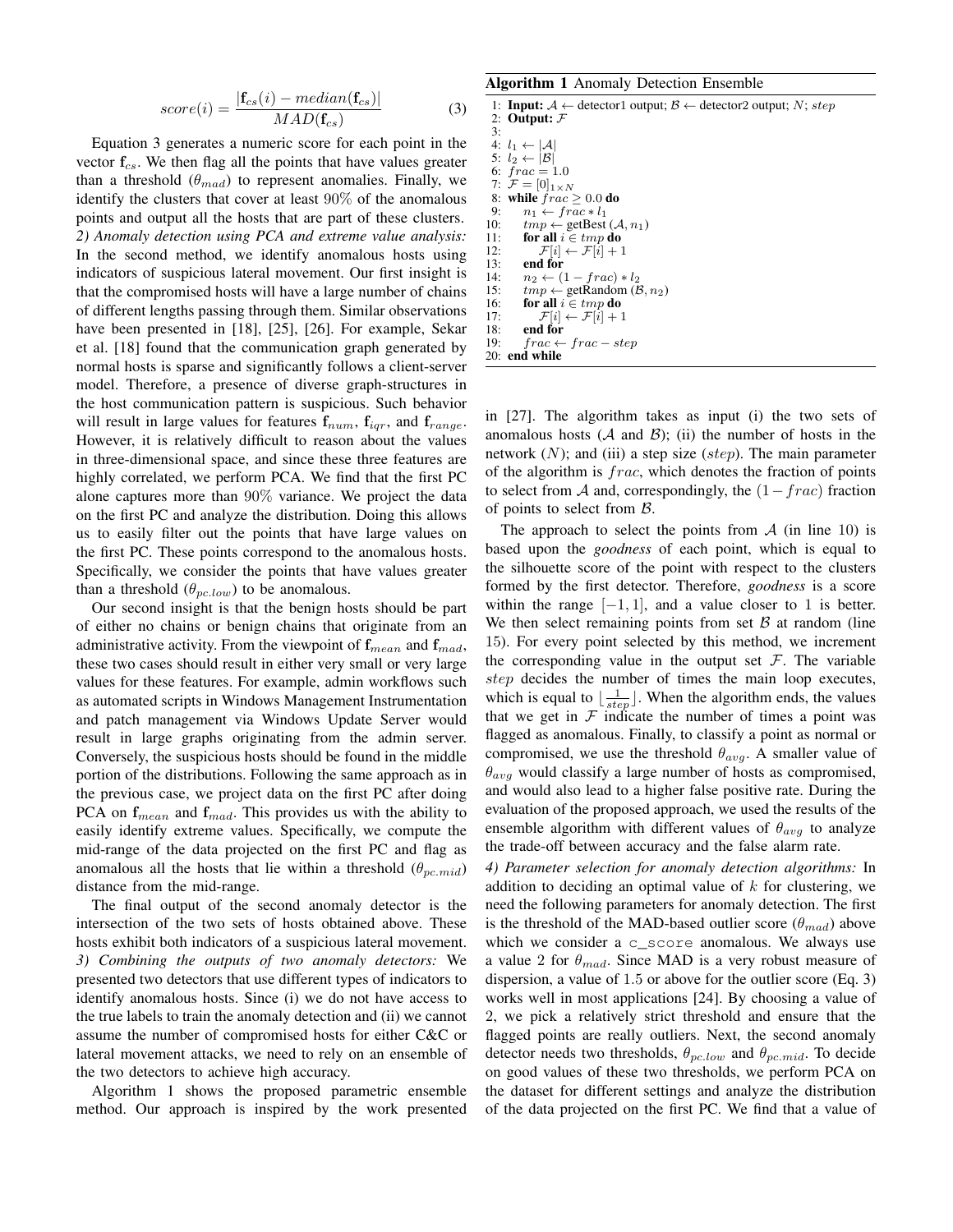

Fig. 4: Example of an LM chain and its corresponding CTMC.

0.25 for each of the two thresholds provides a good separation of different groups of points.

## V. EXPERIMENTAL EVALUATION

We performed experiments to evaluate the accuracy of the proposed anomaly detection approach in identifying compromised hosts. The experiments used internal network flow logs obtained from the Los Alamos National Lab's (LANL's) Comprehensive Muti-Source Cyber-Security Events dataset [10]. The complete dataset contains anonymized traces of 58 consecutive days from LANL's enterprise network, which is composed of 17,684 host computers. We used network flow logs only for the first day; they include a total of 8,096 active hosts and 73,150 network flows among the hosts. The dataset does not contain any traces of lateral movement-based attacks. We used the LANL NetFlow logs and injected C&C and lateral movement traces to generate the HC graph.

#### *A. Host Communication (HC) Graph Generation*

During the analysis of the NetFlow records, we found that out of a total of 8,096 hosts, only 5,151 were part of a single connected component. More than 99% of the remaining 2,945 hosts did not connect to other hosts over the one-day period. Therefore, we considered the large connected cluster of  $n = 5151$  hosts and constructed a communication graph consisting only of the NetFlow information. Furthermore, since the proposed approach does not require knowledge of port numbers and flow sizes, we aggregated all the flows between a pair of hosts as a single edge in the generated NetFlow graph. Next, we augmented the NetFlow graph with simulated attack traces. As mentioned earlier, we assume the presence of benign lateral movement activity in the network, such as patching and Windows Management Instrumentation traffic. Our distinction between benign and malicious LM traces was based on the observation that the APT attackers are more targeted towards escalating their privileges and moving deeper into the network. The attackers' spread in the network is slower than that of benign administrative tasks because the attackers need to avoid detection by having their malicious traffic masquerade as benign traffic.

Now we describe the approach for generating  $\mathcal L$  chains of communication, out of which we consider  $M \subseteq \mathcal{L}$  to be malicious. Each chain  $l \in \mathcal{L}$  is a subgraph of the NetFlow graph generated earlier. We generate the communication chains (both benign and malicious) according to the continuous-time Nintertwined *susceptible-infected-susceptible* (SIS) model [11],

# Algorithm 2 LM Chain Generation

```
1: Input: G(V, E), v_0, \lambda, is_malicious<br>2: Output: C(V_c, E_c)Output: C(V_c, E_c)3:4:4: V \text{ isited}(v) := \perp \forall v \in V<br>5: V_c := \phi. E_c := \phi. C:=
  5: V_c := \phi, E_c := \phi, C := < V_c, E_c ><br>6: Visted(v_0) := \top6: Visted(v_0) := \top<br>7: \mathcal{E} := \{e \in E \mid e =7: \mathcal{E} := \{e \in E \mid e = (v_0, w) \in E\}<br>8: Let len = lenath(\mathcal{E})8: Let len = length(\mathcal{E})<br>9. while not done do
9: while not done do<br>10: Sleep for \tau \sim h10: Sleep for \tau \sim Exp(len \times \lambda)<br>11: Choose e = (u, w) target edg
11: Choose e = (u, w) target edge from \mathcal E w.p. 1/len<br>12: if is malicious then
12: if is malicious then<br>13: Compromise w w.r.
                  Compromise w w.p. p_c(w)14: if not successful then<br>15: continue
                       continue
16: end if 17: end if
17: end if<br>18: Visite18: V \text{ isited}(w) := \top<br>19: V_x := V_x + \{w\}19: V_c := V_c \cup \{w\}<br>20: E_c := E_c \cup \{e\}20: E_c := E_c \cup \{e\}21: \mathcal{E} := \mathcal{E} \setminus \{e' = (v, w) \in \mathcal{E} \text{ for any } v \in V_c\}22: \mathcal{E} := \mathcal{E} \cup \{e \in E \mid e = (w, v) \in E \land (\neg \textit{Visited}(v))\}23: end while
```
which is widely adopted by researchers for modeling the spread of epidemics and computer worms and viruses [28].

Given a communication graph  $G(V, E)$ , we represent the state of each vertex  $v \in V$  with a Bernoulli random variable  $X_v \in \{0, 1\}$  such that for each chain  $l(V_l, E_l) \in \mathcal{L}$ ,  $X_v = 1$ iff  $v \in V_l$ . A node  $v \in V$  is part of a chain l at time t with probability  $p_v(t) = P[X_v(t) = 1]$ , and is healthy with probability  $1 - p_v(t)$ . Once a chain l passes a node v, spread from  $v$  to a neighboring node  $w$  occurs at an exponential rate of  $\beta_m$  for malicious chains and  $\beta_b$  for benign chains. The spreading rate per edge is thus a Poisson process with rates  $\beta_m$  and  $\beta_b$  for malicious and benign chains, respectively. In fact, the N-intertwined SIS model can be represented as a continuous-time Markov chain (CTMC) with  $2^{|V|}$  states. We assume that  $\beta_b > \beta_m$  since attackers tend to be slower and stealthier than administrators as previously discussed.

Figure 4 shows a sample lateral movement chain, along with its equivalent CTMC. The initial state corresponds to the attacker's establishing a point of entry into the system through node 1 (or an admin's starting of a machine, in the case of a benign chain). The CTMC then captures the attacker's possible moves and corresponding rates, according to the Nintertwined SIS model. The attacker can compromise either node 2 or node 3, each with a rate of compromise  $\lambda_m$ . For a fully connected graph with  $n$  nodes, the size of the CTMC is  $2<sup>n</sup>$ , since from any node, the attacker can compromise any other node. However, in practice, network graphs are not fully connected (given segmentation into domains), and thus the state space would be significantly reduced.

To capture the correlation between C&C and lateral movement, we start the trace generation with an initial distribution of c\_scores of hosts, such as uniform random or triangular distribution. During the lateral spread, we adopt a probabilistic update of  $\epsilon$  score values. In particular, we set the  $\epsilon$  score of a newly infected destination node as the maximum of its old c\_score and the source's c\_score with a probability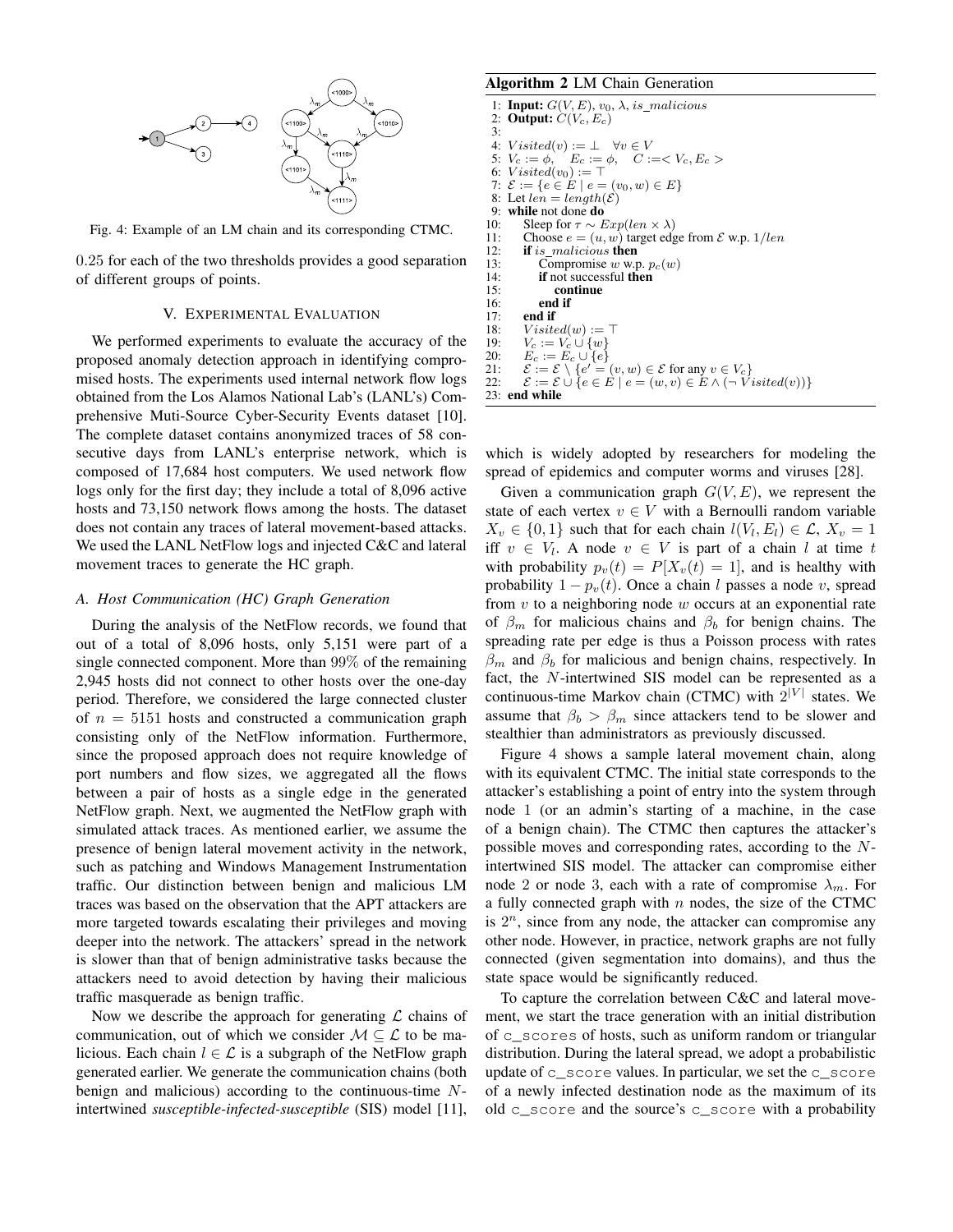TABLE I: Summary of the simulation parameters

| Parameter                             | <b>Parameter</b>                         |
|---------------------------------------|------------------------------------------|
| Number of nodes $(n = 5, 151)$        | Initial c score distribution             |
| Benign rate ( $\beta_b = 0.8$ )       | Initially compromised nodes $(k = 15)$   |
| Malicious rate $(\beta_m)^*$          | Compromise success probability $(p_c)^*$ |
| Update score probability $(p_{cs})^*$ | Simulation time $(T = 10)$               |
| Simulation runs $(runs = 100)$        |                                          |

TABLE II: Configurations for the first experiment (E1)

| <b>Configuration</b>    | E1.1 | E <sub>1.2</sub> | E1.3 | E1.4 | E1.5 |
|-------------------------|------|------------------|------|------|------|
| $\beta_b/\beta_m$       | 8.0  | 4.0              | 2.0  | 1.3  | 1.0  |
| # nodes in benign LM    | 4369 | 4418             | 4342 | 4325 | 4294 |
| # nodes in malicious LM | 66   | 326              | 1403 | 3594 | 4504 |

 $p_{cs}$ . Different values of  $p_{cs}$  allow us to simulate different types of C&C behaviors of attackers. We also make sure that each node  $v \in V$  that has a very high c\_score (e.g., 0.8 or more) has at least one chain passing through it.

We show the attack trace generation in Algorithm 2. The simulation approach that we used was inspired by the work presented in [29]. At any time step  $t$ , let  $k$  be the number of vulnerable nodes to compromise; the simulation would then generate a random variable  $\tau$  with an exponential distribution with rate  $k \times \beta_m$  for a malicious chain, and  $k \times \beta_b$  for benign chains. We would then advance the simulation time to  $t+\tau$ , sample a node w to compromise from the k susceptible nodes uniformly at random (i.e., each node would have a probability of  $1/k$  of being selected), and then add w and its corresponding edge to the generated chain. All neighbors of the newly compromised node  $w$  would then be added to the set of susceptible nodes. We note that in the case of a malicious chain, the compromise of the node  $w$  could fail with probability  $1 - p_c(w)$ , so we restart the simulation from the same state at time  $t + \tau$ .

Attack trace generation thus generates an HC graph consisting of network flows, lateral movement chains (both benign and malicious), and c\_scores.

#### *B. Results*

We parsed the LANL dataset and implemented in Python the code for attack trace generation, feature extraction, feature analysis, and anomaly detection. We used the implementations of PCA and k-means provided by Python's scikit-learn machine learning module [30].

As we mentioned in Section IV-C, the traditional anomaly detection methods (e.g., PCA-based and clustering-based) do not directly fit since we cannot assume the number of compromised hosts to be very small as compared to the number of benign hosts. Moreover, to the best of our knowledge, there are no unsupervised approaches proposed previously to detect lateral movement-based attacks. Therefore, we were unable to compare our results with other methods. Instead, we focused on measuring the effect of changing attacker behavior on the accuracy of detecting compromised hosts. We evaluated the true and false positive rates (TPR and FPR) in two different experimental configurations (configs) that we created by using different values of the model parameters marked with an asterisk in Table I. To compute TPR and FPR, we used the



Fig. 5: TPR and FPR of detecting compromised hosts.



Fig. 6: ROC plots with changing average label classification threshold from 1.0 to 0.1.

ground truth obtained from the attack injection. We consider a host to be benign only when no malicious chain traverses it. *1) Varying the number of nodes in malicious LM chains:* In the first experiment, we varied  $\beta_m$  while keeping  $\beta_b$  fixed. We also set both  $p_c$  and  $p_{cs}$  equal to 0.2. This experiment corresponds to the different speeds with which the attacker moves laterally by compromising network hosts. We show the resulting configs in Table II.

The proposed approach was able to detect the compromised hosts with high accuracy, as shown in Figure 5a. For example, there were 66 compromised hosts in config E1.1, out of which 60 hosts were detected by the proposed approach. In config E1.3, in which a larger number of hosts were part of malicious chains, the average FPR was only 13.13%, while an average TPR of 91.08% was still achieved.

Although the average FPR is relatively high in these cases (i.e., 18.21% in E1.1 and 13.40% in E1.3), we can tune the classification threshold  $(\theta_{avg})$  of the ensemble algorithm to decrease the FPR. We implemented the ensemble approach from Algorithm 1 with  $step = 0.1$  to generate ten sets of output labels. We then varied the  $\theta_{avg}$  from 0.1 to 1.0 and computed TPR and FPR in each case. We show the results for config E1.3 as an ROC curve in Figure 6a. For the case in which a host was considered compromised once it had been flagged as anomalous by all ten runs of the ensemble detector ( $\theta_{avg} = 1.0$ ), the average TPR and FPR were 54.84% and 1.52%, respectively. Both the TPR and FPR increased as we decreased the threshold by 0.1 in each experiment. Finally, with  $\theta_{avg} = 0.1$ , we got TPR = 92.39% and FPR = 14.06%. These results provide insights that will help us select a desirable balance for TPR and FPR.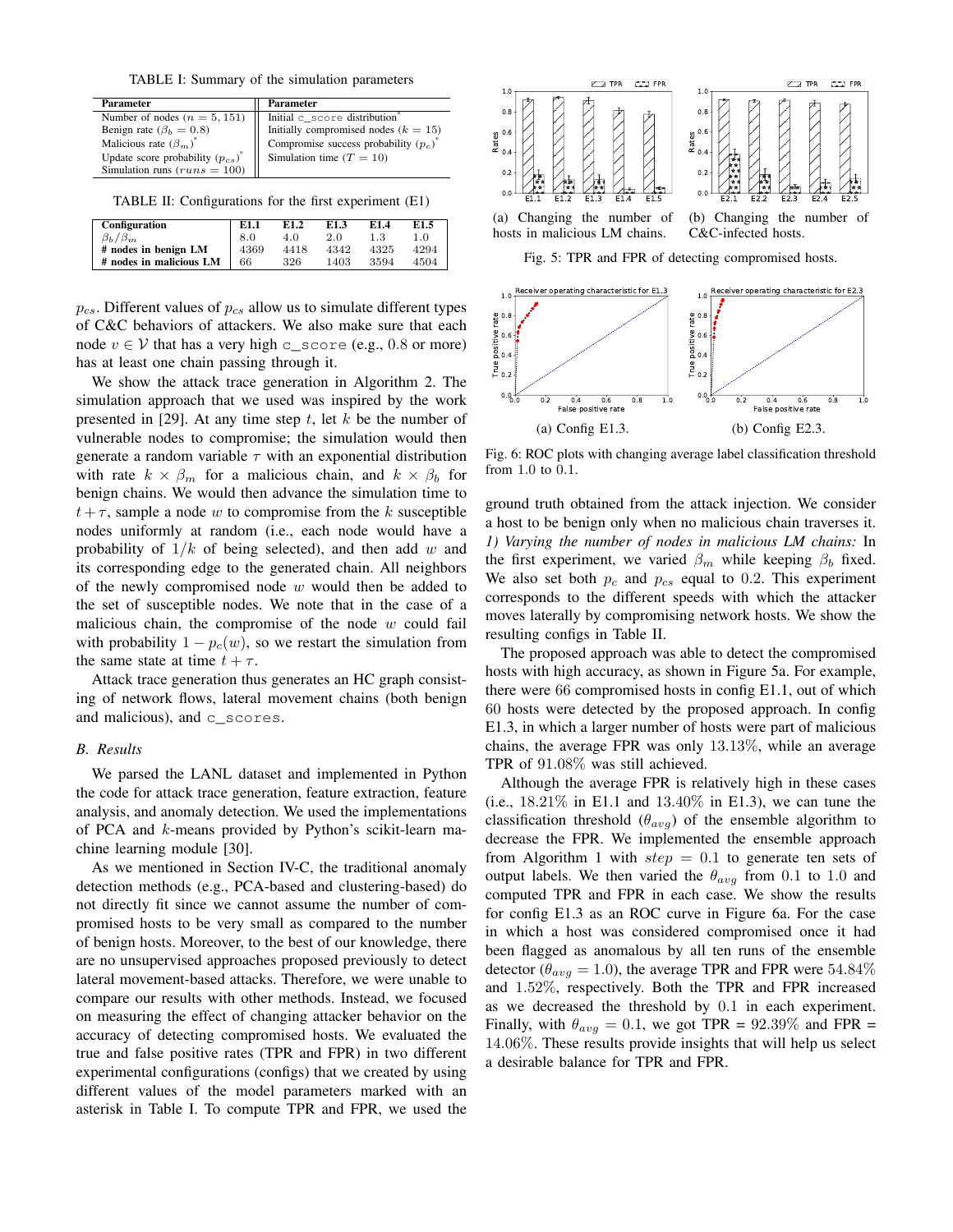TABLE III: Configurations for the second experiment (E2)

| <b>Configuration</b>    | E2.1 | E2.2 | E <sub>2.3</sub> | E <sub>2.4</sub> | E <sub>2.5</sub> |
|-------------------------|------|------|------------------|------------------|------------------|
| $p_c = p_{cs}$          | 0.2  | 0.4  | 0.6              | 0.8              | 1.0              |
| # nodes in benign LM    | 4407 | 4360 | 4494             | 4410             | 4448             |
| # nodes in malicious LM | 87   | 342  | 850              | 2072             | 2422             |

*2) Varying the number of C&C-infected nodes:* Table III shows the configs generated when we increased the probabilities of successfully moving to a host  $(p<sub>c</sub>)$  and compromising it with C&C malware ( $p_{cs}$ ). We used  $\beta_b/\beta_m = 4.0$ . Here we model the attackers that can install C&C malware on several hosts, which would then start connecting to potential C&C servers. Therefore, the identification of compromised hosts mainly happens through use of outlier c\_scores. The number of hosts that are part of malicious LM chains, however, does not increase as fast as in experiment E1.

We show the results for average TPR and average FPR in Figure 5b, and a ROC curve for varying the classification threshold  $\theta_{avg}$  for config E2.3 in Figure 6b. We achieved an average TPR of 90.10% across all the configs. The average FPR is relatively high in config E2.1 when both the C&C and the lateral movement indicators are not strong. The FPR goes to an acceptable level (e.g., 6.39 in E2.3 and 10.05 in E2.4) because the C&C indicators are visible in the network.

In summary, by using an ensemble of the two anomaly detectors, we achieved an overall average TPR (computed over all experiments) of 88.7% even when attacks happened with different intensities. We achieved low FPR when at least one type of suspicious indicators was present in the network. The classification threshold is a tunable parameter, and we can adjust it to decrease the FPR at the cost of a small decrease in the TPR.

#### VI. LIMITATIONS AND POTENTIAL SOLUTIONS

The proposed approach can identify compromised hosts by using simple statistical features related to C&C and LM indicators. However, we lack context information from a real-world enterprise system. We believe that we can further improve the approach by including information related to topology and segregation architecture, users, and different host-types. Access to such information would allow us to white-list the known normal behavior, extract features related to the underlying network, and evaluate the performance of the proposed approach under dynamic network workload.

Lateral movement occurs after a successful initial compromise of the system; a well-equipped attacker may be able to act quickly on a target, even before sufficient data have been collected for our system to detect the attack. We can easily extend the approach and push the anomaly detection to early in the progression of an APT. Specifically, we can use the features to detect targeted malicious e-mails [31] and inbound network scan traffic [32] to correlate the indicators of initial compromise with those of lateral movement.

Like any other network-based anomaly detection system, the proposed approach would fail to detect an attack that results in no behavioral changes. For instance, if an attacker can perfectly replicate typical enterprise communication behavior during its C&C and regular network services during its LM, the approach will not be able to detect it. However, we believe that it is infeasible for an attacker to hide all the malicious traces and go undetected.

Finally, we address the problem of the lack of validation data by using the proposed attack trace generation method. This approach allows us to model a number of attacker behaviors and test our approach. The proposed anomaly detection shows good performance since (i) the feature extraction is based on simple matrix operations and (ii) the sizes of the feature vector are bounded by the number of hosts in the network. However, we want to test the time it takes to detect an attack from the point when the initial compromise happened. We leave such evaluation to future work.

## VII. RELATED WORK

Researchers have primarily focused on detecting individual stages of an APT. For example, Amin et al. [31] used a random forest classifier to identify coordinated and persistent campaigns of malicious emails that are used by APT actors to facilitate computer network exploitation. Smutz et al. [33] used features related to document metadata and structure to detect malicious PDF documents. Opera et al. [17] proposed a C&C detection system that identifies compromised hosts and suspicious external domains by using a belief propagation algorithm. Hagberg et al. [25] studied authentication graphs in a large network to assess the risk with respect to credentialhopping attacks. Johnson et al. [34] presented an approach to measure the potential vulnerability of a network to LM attacks.

Several recent papers have also explored the idea of using diverse information to detect botnet and worm-based attacks. To detect bot-infected hosts, BotHunter [32] uses correlation of multiple network-level anomaly and signature-based IDSes, whereas BotMiner [35] performs clustering and correlation of indicators observed at different hosts. Sekar et al. [18] proposed to temporally correlate host-based anomaly detection results with network-related events to establish causality among the events that happen during the propagation of computer worms. Unlike the epidemic-spreading attacks, APT campaigns are slow and silent, particularly in the phases after initial compromise. APT actors maintain a low profile while moving laterally within a victim system. Therefore, we need to build defense methods specifically tailored towards APTs. Our approach correlates the features related to C&C and lateral movement and detects compromised hosts by using unsupervised anomaly detection methods.

To respond to an attack, a human security analyst or an automatic response selection module [36], [37] can use the results of the proposed system. Examples of possible responses include blocking or throttling a suspected remote address, isolating a subset of hosts that are part of malicious chains from rest of the network, and learning the target of an attack by actively disturbing the lateral movement chains and evaluating the changes in attacker's path.

Finally, the anomaly detection techniques that inspired our approach are presented in [20], [22], [24], [27].